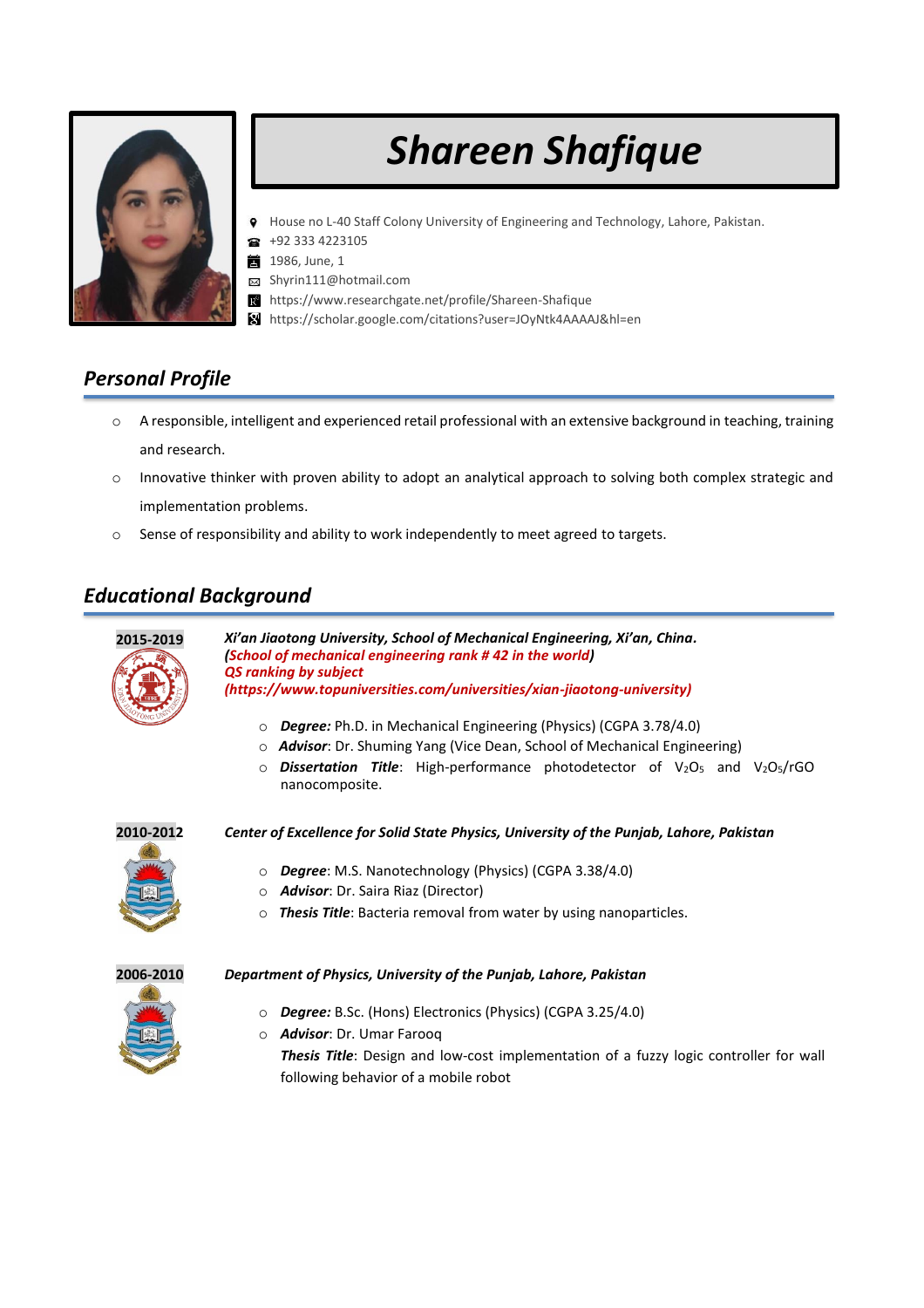# *Research Experience (8 years)*

I have learnt multidimensional different material synthesis and characterization skills during my research duration such as:

# *Synthesis Skills*

- o Hydrothermal method
- o Chemical vapor deposition (CVD)
- o Photo assisted electrodeposition/Electrodeposition
- o Sol-gel method
- o Ball milling
- o Spray dying
- o Sputtering

#### *Characterization Skills*

- o X-ray Diffraction Spectroscopy (XRD)
- o Scanning Electron Microscopy (SEM)
- o Energy dispersion mapping (EDX)
- o UV/Visible/IR Spectroscopy
- o Raman Spectroscopy
- o Semiconductor analyzer system
- o Optoelectronic measurement system
- o Atomic Force Microscopy (AFM)

#### *Publications*

- 1. **S. Shafique**, S. Yang, T. Iqbal, Ag-decorated flower-like V2O5/rGO nanocomposite for enhanced photoelectric properties. (ready for submissions)
- 2. **S. Shafique**, S. Yang, T. Igbal, Copper NP decorated hierarchical V<sub>2</sub>O<sub>5</sub> zinnia-like flowers on large functionalized rGO sheets for superior photodetection properties. (ready for submissions)
- 3. **S. Shafique**, S. Yang, T. Iqbal, Advanced V2O5/rGO based-hybrid nanocomposite for highly optimized broadband photodetector. Sensors and Actuators A: Physical. *I. F=3.407* <https://doi.org/10.1016/j.sna.2021.113073>
- 4. C. Biyao, S. Yang, **S. Shafique**, Controllable preparation of high performance carbon nanotube probe. Microsystems & Nanoengineering. *I.F=5.616* https://doi.org[/10.1038/s41378-021-00310-w](http://dx.doi.org/10.1038/s41378-021-00310-w)
- 5. D.R. Lambada, S. Yang, Y. Wang, **S. Shafique**, Investigation of illumination effects on the electrical properties of Au/GO/p-InP heterojunction with a graphene oxide interlayer in nanomanufacturing and metrology. <https://doi.org/10.1007/s41871-020-00078-z>
- 6. Y. Wang, S. Yang, **S. Shafique**, [A graphene-silicon Schottky photodetector with graphene oxide interlayer,](https://www.researchgate.net/publication/343283045_A_graphene-silicon_Schottky_photodetector_with_graphene_oxide_interlayer) Sensors and Actuators A: Physical, *I. F=3.407* <https://doi.org/10.1016/j.sna.2020.112232>
- 7. C. Biyao, S. Yang, Y.T. Woldu, **S. Shafique**, F. Wang, A study on the mechanical properties of carbon nanotube probe with high aspect ratio. Nanotechnology, *I. F=3.874* https://doi: 10.1088/1361-6528/ab6239.
- 8. **S. Shafique**, S. Yang, Y. Wang, Y.T. Woldu, B. Chen, P. Ji, High-performance photodetector by using urchin-like hollow spheres of vanadium pentoxide network device. Sensors and Actuators A: Physical, *I. F=3.407* [https://doi.org/10.1016/j.sna.2019.07.003.](https://doi.org/10.1016/j.sna.2019.07.003)
- 9. **S. Shafique**, S. Yang, Y.T. Woldu, Y. Wang, Hierarchical synthesis of urchin-like V<sub>2</sub>O<sub>5</sub> hollow spheres and its photodetection properties, Sensors and Actuators A: Physical. *I. F=3.407* <https://doi.org/10.1016/j.sna.2019.01.029>
- 10. A. Vazinishayan, D. R. Lambada, S. Yang, G. Zhang, B. Cheng, Y. T. Woldu, **S. Shafique**, Y. Wang, and N. Anastase, Effects of mechanical strain on optical properties of ZnO nanowire, AIP Advances, *I.F=1.579* <https://doi.org/10.1063/1.5016995>